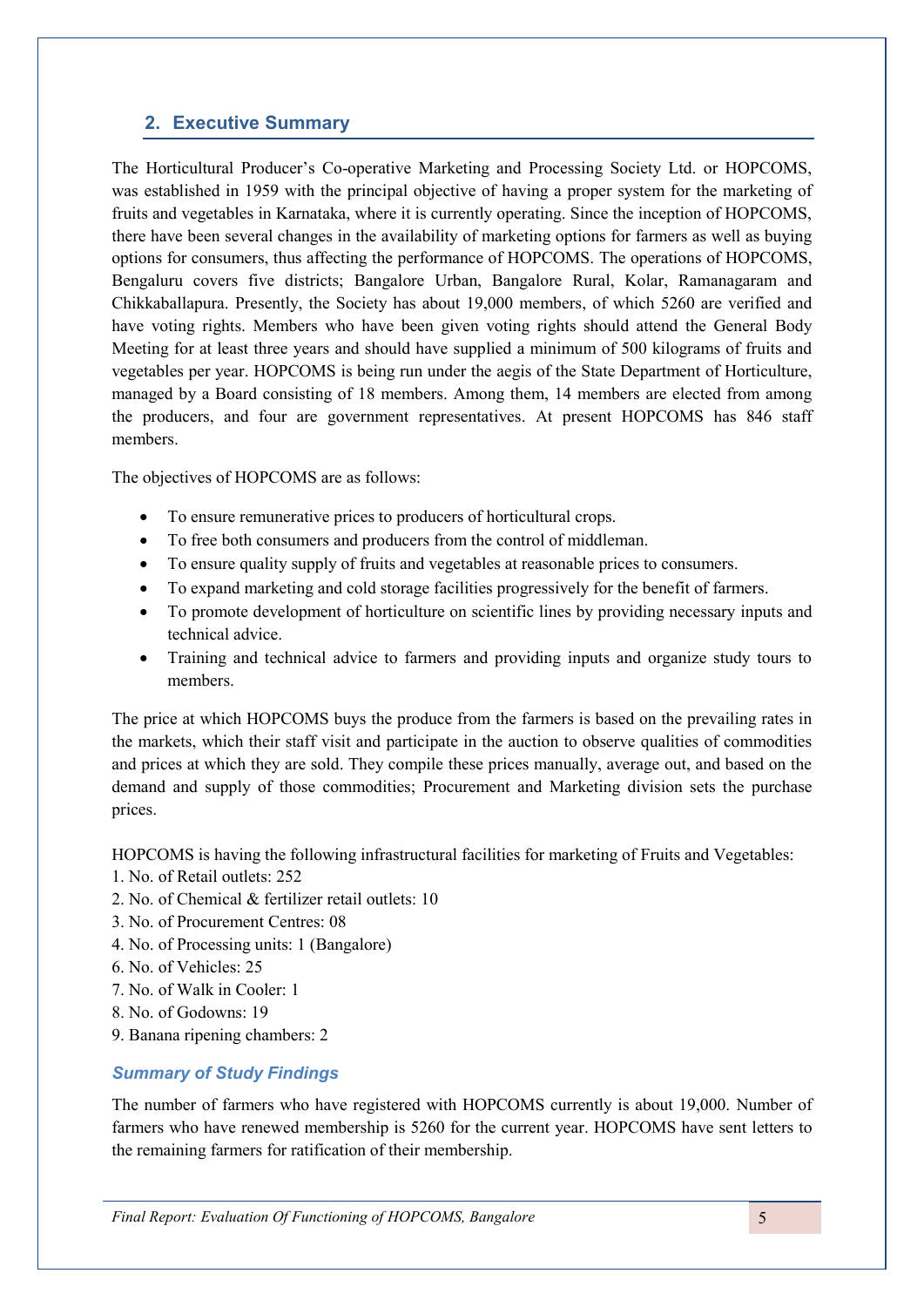HOPCOMS does not maintain any land records of the farmers in terms of the quantum of land holdings, and also their income level. Therefore, profile of farmers cannot be ascertained with the available data. As per the analysis of data from HOPCOMS, the number of farmers who have arrived at HOPCOMS in 2015-16 has declined sharply by  $~46\%$  from 2012-13, while the average quantity supplied by a farmer has increased by  $\sim$ 73% in the same duration.

Members who have voting rights should attend the General Body Meeting for at least three years and should have supplied a minimum of 500 kilograms of fruits and vegetables during each year. Details of quantity of supply of fruits and vegetables by each member and their attendance in the General Body Meeting have been maintained to monitor if they are fulfilling the aforementioned criteria. Currently, only 5260 out of 19,000 members, who have renewed their membership, are given voting rights. Denial of voting rights for the remaining farmers is justified since they are not active by transacting supply of fruits and vegetables to the Society. However, since the procurement has reduced over the years, there is a possibility that some farmers have not been able to receive indents, and this leaves a gap where transactions could be tilted in favour of selected farmers.

#### **Procurement, storage and processing**

Total production of fruits and vegetables in the catchment area (Bengaluru Urban/Rural, Kolar, Ramanagara and Chikkaballapura) has increased by 13% from being 26.74 lakh tonnes in 2006-07 to 30.20 lakh tonnes in 2013-14. Area and production of fruits is higher in the catchment area contrary to the state trends. The catchment area has witnessed a stable production of F&V with increasing area for Fruit cultivation by 20% between 2006 and 2014. HOPCOMS' share of procurement from the total production in catchment area has been around 0.7%. There is a decreasing trend observed in the share from 2011-12 to 2013-14.

HOPCOMS does procurement of fruits and vegetables directly from farmers as well as from markets. In addition to procurement at procurement centres, procurement also happens through the central office at Lalbagh. Overall quantity of fruits and vegetables procured by procurement centres and godown, has reduced from 25.71 kilo tonnes to 20.27 kilo tonnes annually, a reduction of 21.2% from 2006-07 to 2015-16.

Volume of purchases for farmer members and non-members has not been monitored. Commodities procured from farmer members are recorded for the purpose of verifying criteria for membership, which is to supply a minimum of 500 kgs of fruits and vegetables during the year. Market purchases happen due to shortages in the quantity procured from farmers, variations of produce based on seasons, produce which is not available in the catchment area and imported products. Overall market purchase has increased from 15.23% in 2006-07 to 21.35% in 2015-16, while procurement from farmers has decreased from 84.77% in 2006-07 to 78.65% in 2015-16.

Procurement happens through several steps. Initially indenting is carried out on an ad-hoc basis including the selection of farmers. Farmers take or receive indents one day in advance, but sometimes it is done 2 to 3 days prior to the day the commodities are required. Indent receipts are given to the farmers if they go to central godown, else they are generally communicated verbally, directly from the godown keeper or through the supervisor at procurement centre. When there is a change in the demand, there are times when the quantity already indented is modified on same or previous day of procurement of those commodities. For example, due to rains on a particular evening, salesman decides to procure lesser quantity of commodities for the subsequent day. Godown supervisor predicts such changes in demand and communicate to the procurement centres accordingly. We couldn't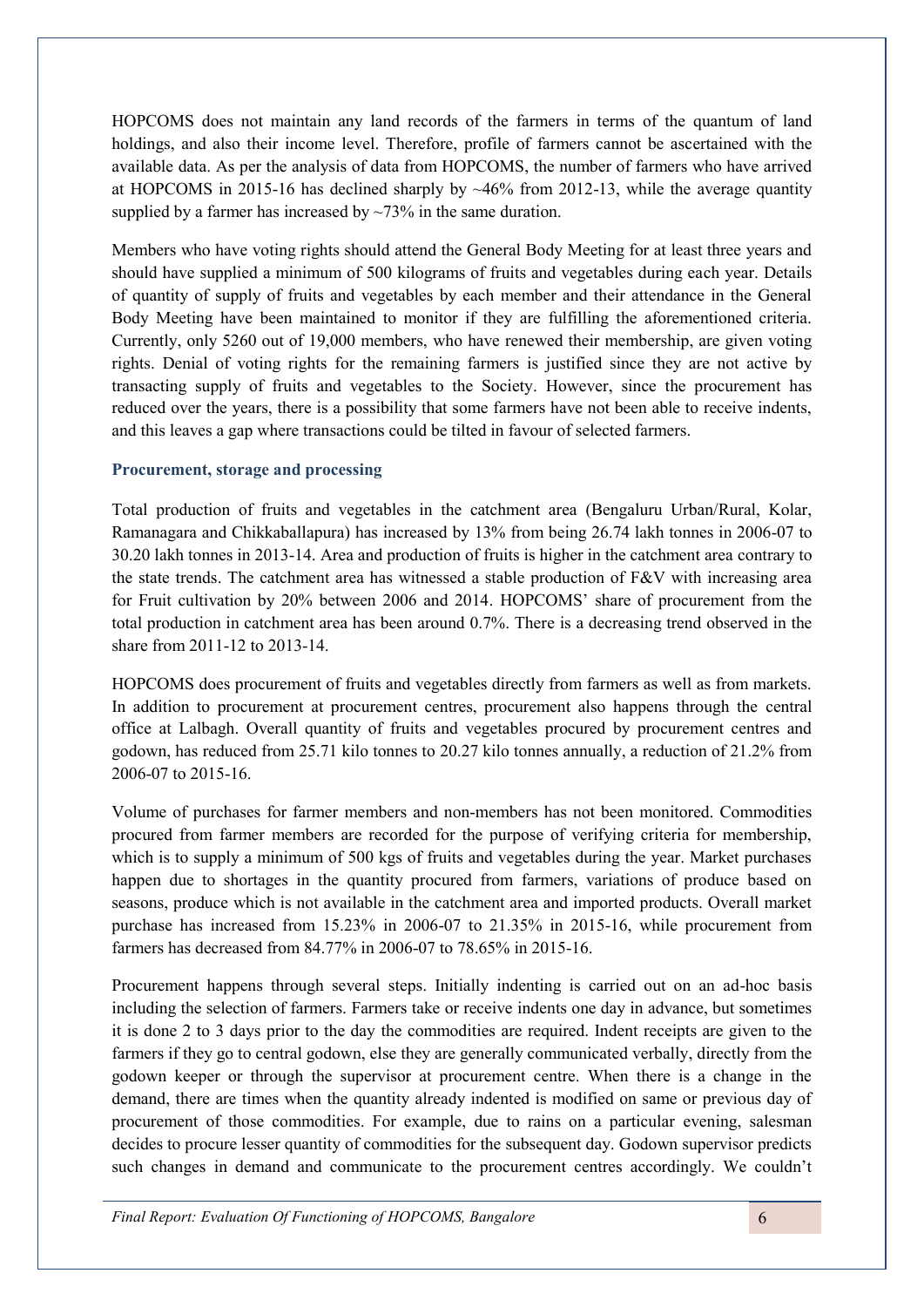determine the exact quantity of commodities procured by indenting because formal indent related documents were inadequate. However, discussion through farmers and also HOPCOMS staff at godown, revealed that quantity bought by farmers is either in excess or in deficit up to 25% of the quantity indent is placed for.

When farmers bring their produce, while weighing, discounting of weight is done to compensate for the weight of gunny bag, box or stem of the fruits (Example: banana) and driage and wastage. In addition to the wastage allowance at godown level, 3% wastage (on sales value) allowance is provided at sales outlet level. At godown level, additional wastage is to the tune of 0.71% of the total procurement. Both godown staff and sales staff mentioned that the actual driage  $\&$  wastage will be highest during the summer and lowest in winter.

Sometimes farmers bring the exact quantity of commodities, hence procured fully but many a times they bring extra and sometimes lesser than what is on the indent. If it is lesser, HOPCOMS looks for alternate option like market purchases, but when it is more than acceptable quantity, farmers either keep it with themselves and sell on the next day if the commodity can be kept without driage and wastage or sell the remainder to the local market on the same day.

Total requirement of F&V by HOPCOMS per day is about 65 tonnes. During discussions with staff at procurement centres, we have understood that about 15 to 20 tonnes of produce is procured through procurement centres, while rest is done at the central godown. Average market procurement is about 21%, which is around 15 tonnes per day, which happens at the central godown. Procurement from farmers at central godown is about 30 tonnes. Therefore, an estimated amount of 45 tonnes or 69% of procurement from farmers happens at headquarters itself. There is a need for broad basing of procurement across the catchment area, and necessary infrastructure in terms of procurement centres/ collection centres and logistics (including vehicles) needs to be expanded.

Farmers grade their commodities based on their experience as per the acceptance levels at HOPCOMS, overall rejection rate while procuring from farmers is about 10%-15% as mentioned by godown staff. But it can also happen sometimes that rejections at godown level are sent back to the procurement centre and hence back to framers. Based on discussions with HOPCOMS staff and the farmers, the rejected quantity is not procured by them at a lower price, however, few of the staff did mention that often salesmen purchases directly from farmers at a lower price. The same could not be verified if it is true and if yes, then to the extent of such purchase. Famers sell the rejected quantity to the nearby local vendors or to the market.

It was observed during our visits that standard grading rules, such as Fruits and Vegetables Grading and Marking Rules, 2004, were not followed during procurement and they grade based on their experience and acceptability from the salesmen. During visits to the all procurement centres, process of grading was not evident. On further discussions with the staff, two issues emerged. Firstly, there is lack of manpower to handle grading for all procured commodities and secondly, quality of the produce deteriorates when the number of stages at which they are handled increase for the reasons of grading or otherwise. Once the commodities arrive at godown, process of scientific grading is still absent. However, godown level rejections arise due to salesman selecting the commodities.

Total billing is done for the quantities accepted at godown. Procurement centres have not been effective in taking the final/spot decisions regarding quality and quantity, but they take on the role of transporting commodities to the godown. If rejections are found, it is communicated accordingly to the farmers. This online transfer is being done for both members as well as non-members.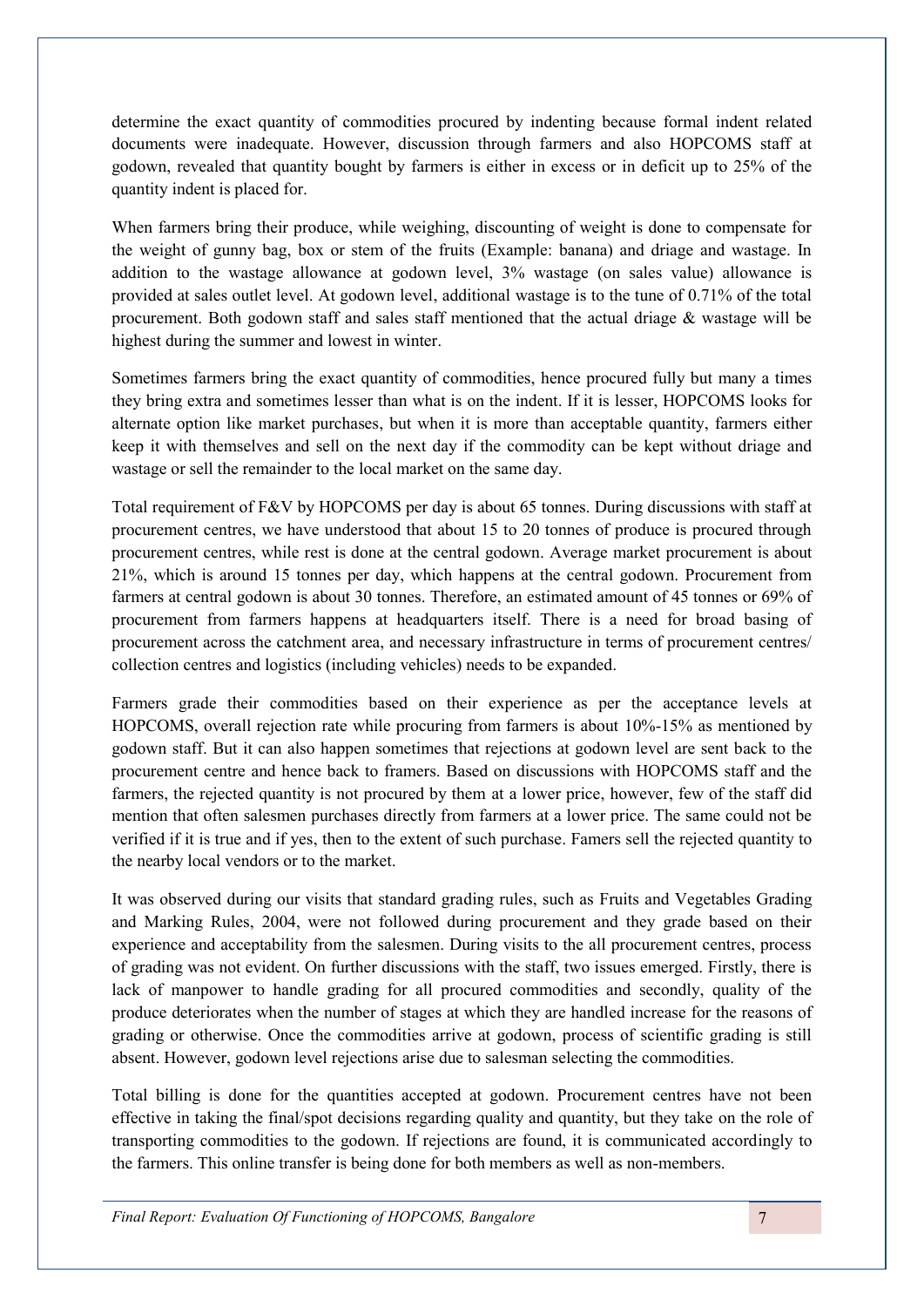The tracking mechanism for the quantity of products procured from each farmer member was not adequate. Total quantity of commodities procured from member farmers at an aggregate level is not tracked. Significant number of transactions from non members was also witnessed in the indent logbook. This is a systemic loophole where middlemen have the possibility of being involved in supplies to HOPCOMS. Procurement process lacks transparency and traceability, right from placing indent to receipt of products by both members and non-members of HOPCOMS. During interactions at the procurement centres, a few farmer members also indicated that they aggregate produce from other farms in addition to their own produce and supply to HOPCOMS, which indicates that some of the farmers route their products through middlemen. However, for HOPCOMS to validate production capacity of a farmer, total land-holding details would be required. But such data on extent of landholding by each member is not being recorded. Procurement process lacks transparency and traceability, right from placing indent to receipt of products by both members and non-members of HOPCOMS.

During our discussions with HOPCOMS staff, it was found that a team from HOPCOMS visits four markets in Bangalore and observe qualities of commodities and prices at which they are sold. They compile these prices manually, average out, and based on the demand and supply of those commodities; Procurement and Marketing division sets the purchase prices. These prices are usually about 5% higher than the price for the best quality produce at the markets observed. The purchase price thus determined is common for both procurement from farmers and market purchases. All the farmers met have agreed that they get higher prices, hence better deal at HOPCOMS, than other markets.

Once purchase price is fixed, they decide the selling price with approximately 33% mark-up, which is the maximum allowed as per the Society regulations. Since the beginning of 2015-16 the payment to farmers is being made through NEFT/RTGS directly to the account of farmers. During our discussions with farmers it was understood that the payment is being made within 1-3 days. While medium and large farmers found this process to be good, small and marginal farmers finds it difficult as they would not have working capital and look for instant cash which in turn can be used for purchasing chemicals/fertilisers and equipment. So, on-spot grading, acceptance and same day payment would ideal for the farmers.

The key competing organised retailers have collection centres at Taluk/Hobli level, where the collection agents directly go to farmers to procure from them. During our discussions with the purchase team of the retailers, they said that they negotiate prices with farmers based on APMC and other market prices and often fix a price far lower than the market prices. There are several factors which play into pricing of commodities at APMC markets, for a farmer as well as a buyer. These factors include market commission, transportation charges, loading/unloading charges and waiting time risk. Hence, farmers are usually willing to sell at a lower price at the farm gates or collection centres itself. National retail chains are also equipped to do inter-state purchases based on the regional supply /demands and derive lower price, which is lacked by HOPCOMS.

With respect to fruits and vegetables, competitor retailers often follow 'footfall-driven' approach where margins on fruits and vegetables are often kept low as a tactic to attract more customers to their stores, while the profits are recovered through margins made in other products they stock (Example: private label products). Due to their reach to the farmers at farm gates and no obligation to contribute to their welfare, they are able to negotiate purchase prices for a better deal than HOPCOMS, which eventually are comparable to the lowest market rates that farmers are paid. HOPCOMS finds it challenging to follow this approach where few F&V are sold at lower margins which are recovered in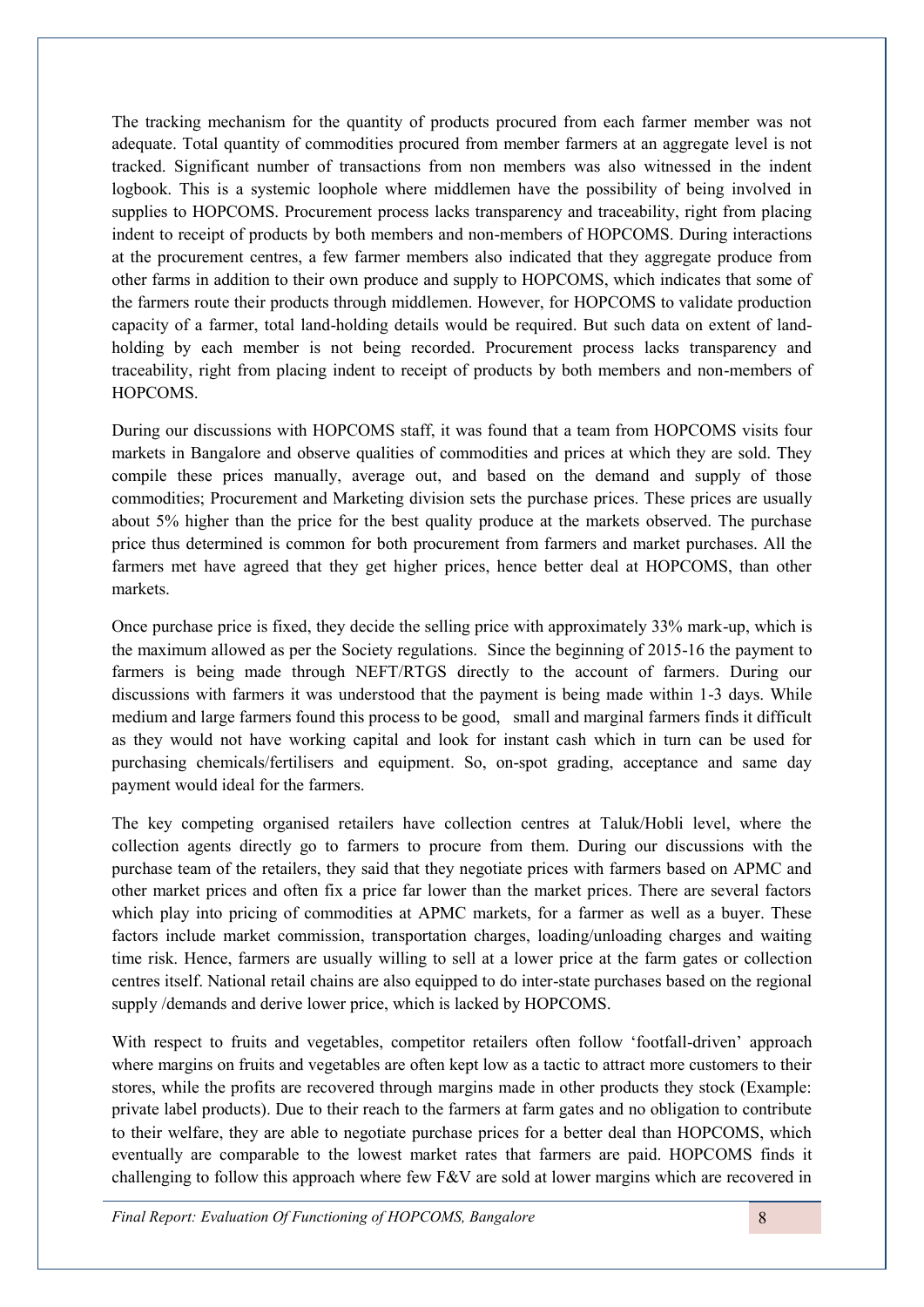other products due to the cap on mark-up at 33%, where they may find it difficult to increase prices on few fruits.

We have observed prices at the APMC Market, retail outlets mentioned, as well as an online store, bigbasket.com, for 3 weeks. Average of the price was taken and compared with APMC average price for the same duration. Price of a competitor is considered similar to HOPCOMS if it lies in between (HOPCOMS price - 5% of APMC price) and (HOPCOMS price + 5% of APMC price) and higher or lower is determined accordingly. Other than Namdhari's Fresh, which is positioned as a premium store, price of HOPCOMS was higher than other competitor retail outlets.

The buildings of the godown built are very old, with inadequate flooring, racks, grading equipment. Material handling is primarily manual, so there is need for automation in material handling such as usage of forklifts. Similarly, transportation vehicle bays and material transportation routes need to be planned for efficient material handling. The organisation lacks cold storage facilities though establishment of cold storage facilities is one of the organisation's objectives. Availability of cold storage coupled with planned purchases of produce such as apples/berries, potato and other produce would help in reducing the overall cost of purchase as the cost of produce will be significantly lesser during the harvesting season and also buying in bulk quantities offer economies of scale in the form of bulk discounts, transportation saving, etc. There was no evidence on planning of bulk purchases found. However the organisation has purchased apples from China at bulk quantity by utilising outsourced cold chain facility.

HOPCOMS operates a fruit processing unit to extract pulp of mango and grapes. They extract about 400-450 *Cans* of pulp of mango and grapes per annum during its peak season, almost in the equal proportion between grapes and mangoes. Each *Can* contains approximately 50 kilograms of the pulp. There is pulp production machinery and reconstitution unit where they mix other ingredients to the pulp. Once the pulp is manufactured in bulk, it is stored in the cold storage, which is being outsourced. They have in-house cold storage facility which is not functioning for several years now. Every day or on alternate days, they take a can of the pulp out to distribute to the selected outlets where they are sold. Juice manufactured from the pulp is sold through dispensers provided with refrigeration, and their shelf life is 2 days.

From 2006-07 to 2015-16, value of sales of fruit juice has increased by around 2.65 times, and its contribution to the overall sales turnover has increased from 0.51% to 0.64% in the same duration, as shown in Exhibit 20. However, from the quantity perspective, the staff mentioned that it has been mostly stable and no growth has been observed. The shelf life of 48 hours is a constraint for the business, considering that there are substitutes available in tetra packs in the market which has shelf life of several months. The technology to process the juice which has longer shelf would help to scale up the business. Also processing of other produce such as tomato paste/puree, ginger, garlic would also help the farmers to sell their produce during price crash and produce is often wasted and pushing processed produce through institutions may also be explored, which can offer savings and at the same time reduce wastage. Considering that wide assortment of F&V is already being sourced from HOPCOMS, vegetable juices/other fruit juices/ blended juices, cold pressed juice manufacturing /outsourcing and distribution needs to be explored.

## **Sales and distribution**

HOPCOMS has multiple sales channels to sell various fruits and vegetables. It supplies fruits and vegetables to its consumers through 252 retail outlets, including mobile sales vans (as of April 2015).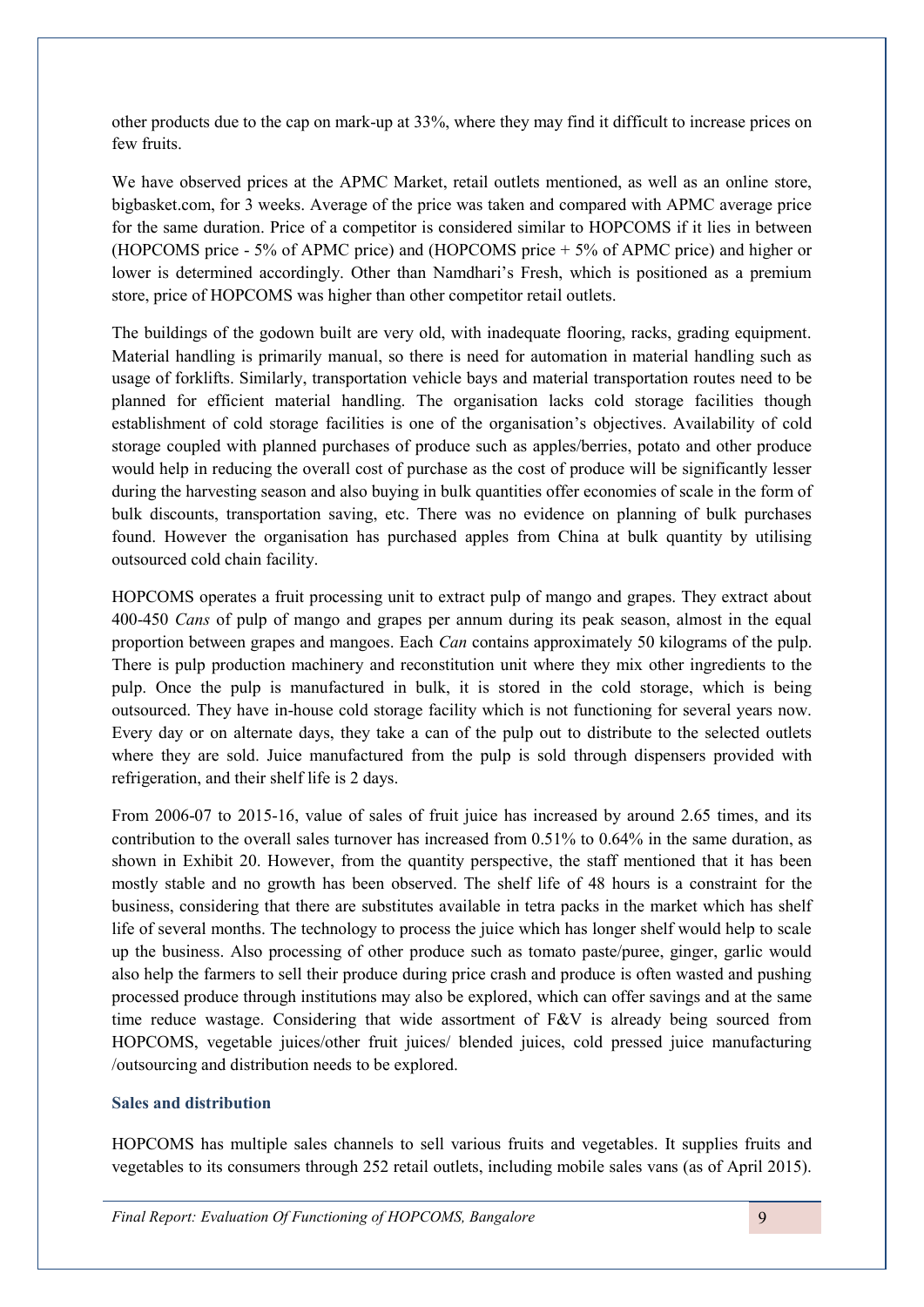It supplies F&V for marriages and social functions at the spot with free transportation, offers bulk supply of fruits and vegetables to Institutions, Organizations, Hostels, Hospitals, and factories etc and sells fresh Grape, Orange, Mango fruits drinks as well. It also conducts seasonal fruits Melas, Fairs and festivals of Grapes, Mango, and other fruits.

HOPCOMS earns preponderant share of revenue from selling fruits and vegetables, which is about 85%, the other sources being sale of fertilizers/PP chemicals, fruit juice and ice creams. Quantity of sales of commodities for the year 2015-16 is 20.27 kilo tonnes. While the overall gross profit has increased from Rs. 9.76 crore in 2006-07 to Rs.22.91 crore in 2014-15 and sales turnover has almost doubled from Rs. 46 crores to Rs. 91 crores, it is observed that the quantity of sales in the same duration has reduced by 20.7%.

IMaCS has estimated the market size of F&V in the catchment area (5 Districts) at Rs. 5970 crore. And the share of HOPCOMS sales is about 1.47% of the total demand for fruits and vegetables in the market. While consumption of market is more of vegetables, HOPCOMS sells more of fruits than vegetables. So there is a need for increasing the sale of vegetables. About 85% of the sales happen through its retail outlets, while bulk supply comprises of 13% - 14%, and the remaining 1% is through supply for events. All the retail outlets and mobile vans are divided into categories from 'A' to 'H' based on daily sales.

During the review period for a random month, sales figures of the outlets across the categories were analysed. It was observed that 'C' category has highest number of sales outlets comprising 28.5% of the total sales outlets. Number of sales outlets have increased for 'A' and 'C' category while it is reduced for rest of the categories. However, the improvement of performance of the outlets or lack of it cannot be concluded from this data, since the criteria was fixed more than a decade ago. This hasn't been revised based on change in levels of pricing/inflation. Overall quantity sold has reduced over the years, so this has to be revised based on the current prices of the produce and the sales outlet level contribution to the profitability to the organisation. Based on the data available, our estimates show that currently, a sales outlet is profitable if it makes sales exceeding around Rs. 6,000 per day. Breakeven point of sales has been estimated based on the financial data, wherein fixed costs such as salary and other administrative costs have been apportioned to the retail sales units.

Key reasons for non performance of the stores which were brought out during primary survey and discussions are

- Location issues such as no parking space, high traffic routes, inconspicuous store
- Competition from nearby stores
- Lack of salesmanship
- Highly price sensitive consumer segments

During the visits for primary research of outlets, it was observed that an average area of the outlets is around 150 sft. Layout of most of the outlets is designed and built to suit over-the-counter transactions rather than facilitating customers to walk in and choose the commodities. However, modifications are being done to be more customer centric by helping them choose the commodities. Most of the sales outlets have one salesperson, but one or more assistants are present at the sales outlets clocking an average sales of more than Rs.10,000 per day. Cold storage facilities for F&V are unavailable at all the sales outlets, except for a walk-in cooler at an outlet in Bangalore Club. Timings of the sales outlets are from 9.30am to 1:30pm and 4:30pm to 8:30pm.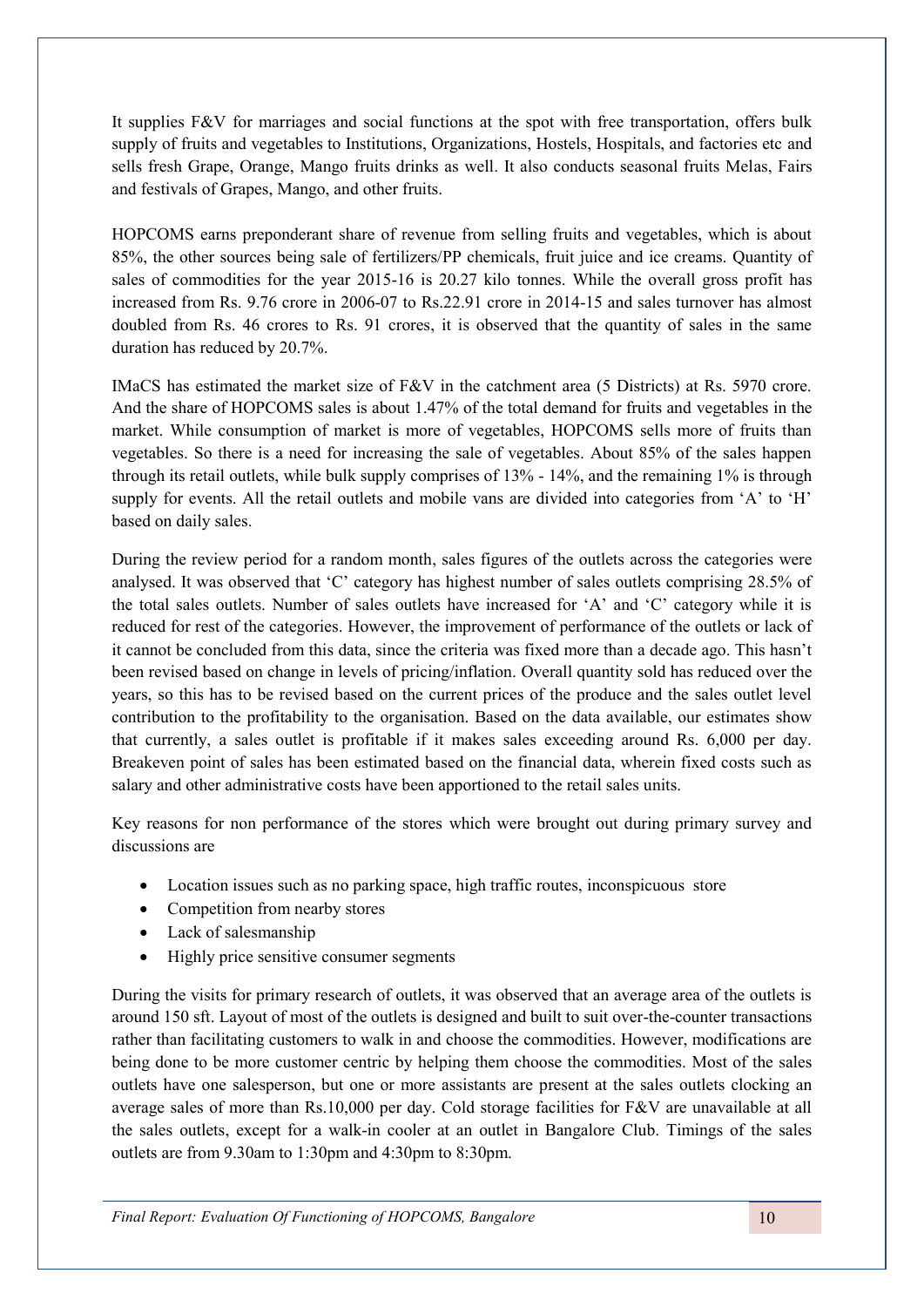While 90% of the sales outlets visited in Bengaluru stocked both fruits and vegetables, 10% of them had only fruits, which they say was due to the customer buying behaviour in that area. The sales outlets outside Bengaluru, which includes Channapatna, Dommasandra and Kanakapura, were also selling only fruits as vegetables were available locally at cheaper prices. In addition to F&V around 80% of the outlets stocked other products such as pickles, water bottles, dry fruits, juices, ice-creams but in varying quantity. One sales outlet was found to keep non-HOPCOMS products like chips, milkshakes and chocolates, to attract kids to buy them. As for display of arrangement of these products, most of the sales outlets have rusted, unclean shelves, poor lighting inside the shop, very less assortment and some had shelved dried and damaged fruits and vegetables. Lacking modernisation there were ingenious arrangements found in some sales outlets such as inclined display crates, wet cloth to keep produce, inverted crate platform for display etc.

Only around 30% of the sales outlets displayed prices on the board, but most of the salesmen said they follow the prices as per the list. It was found during random cases of mystery shopping in several outlets the pricing was not followed as per the list.

Several customers were neither aware of the existence of price list nor availability of price list by SMS. They informed explicitly that pricing is not transparent and that salesmen might have charged them higher. Further bill is not mandatorily provided and even when the bill is provided the name of the commodities is not printed with manual pricing inputs. Though there is a system of online billing where the unit prices of the commodities are updated centrally, the same is not being followed. It was observed that sometimes when the commodities are about to get damaged, some of them sell at discounted prices to reduce losses.

To compensate for the loss due to driage and wastage of fruits and vegetables, HOPCOMS gives wastage allowance, by which a salesperson receives 3% on the amount of fruits and vegetables sold. On discussion with the salespersons on whether it would suffice, most of them highlighted that the driage and wastage of all commodities is usually higher, about 5% and sometimes more. During our discussions with private retailers the driage and wastage at sales outlet level is understood to be in the range of 10%. However considering the produce in case of HOPCOMS is graded by the salesman, 5% of the wastage may be assumed as relevant. Since there is higher actual wastage than permissible, 3% will also impact the behaviour of the sales person

- To buy conservatively, thus resulting in possible stock outs, which in turn would lead towards potential sales loss and lesser visible inventory in the sales outlets,
- Hard selling low grade produce which would result in customer *cognitive dissonance*.

Effectively these factors may impact the loyalty of the consumer towards HOPCOMS sales outlet. However providing higher allowance towards wastage would impact the profitability of the organisation.

In addition to the above factors, the amount of work and hours on work spent by sales persons has to be noted. During our discussion with the sales persons it was found out that several of the sales persons start for work at as early as 4:00AM and often work till 10:00PM.

Salesmen has the following roles:

 Grading, documentation related to purchasing, loading at the central godown, settlement of cash, etc.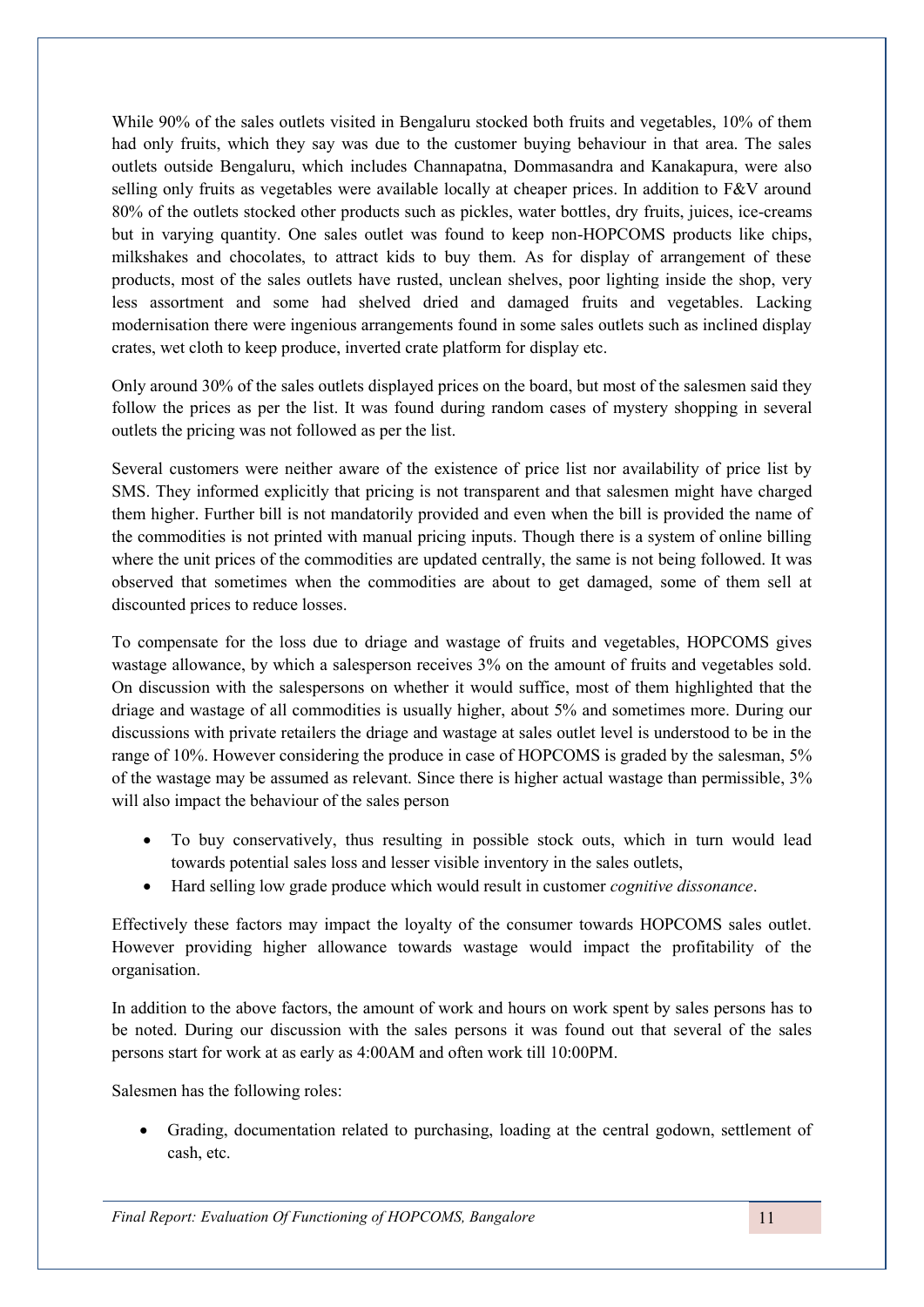At the retail outlet they have to unload arrange, interact with customers, billing, handle cash, etc.

So in addition to the physical work of loading and unloading, salesmen have to manage accounts and customer relationship amidst the sales risk. Considering that godowns open at 5:00AM it is imperative for salesman to reach the godown early and compete with salesmen of other outlets for the best quality F&V. And they will have to open till as late as 9-10PM, especially the profitable sales outlets as customers (working population) usually shop late in the evening. So salesmen, especially of the profitable stores, often work for 12 to15 hours. As all the salesmen have expressed that the remuneration is not proportional to the risk and work hours involved. Also several salesmen complained that the management often treats shortage in collection which is mostly due to wastage as misuse and wrong-doing which demoralises the salesman's spirit. Older salesmen also disinclined to work in sales which they term as treacherous. So there is a need for positioning sales persons as the heart of the organisation and make sure their focus remain Customer Relationship Management.

Apart from driage and wastage allowance of 3%, sales incentives were not provided to salesman in spite of higher risks. The HOPCOMS management has rolled out a new incentive scheme on April 5, 2016 based on exceeding the set targets for various sales outlets.

Main strength for the current sales infrastructure is that most of them are located in commercially advantageous areas to provide accessibility of fruits and vegetables to consumers, such as residential areas, around parks, next to the milk dairy, high streets, clubs, hospitals. They pay a nominal rent to BBMP.

Since many sales outlets were constructed more than a decade back, they look old, require renovation and painting, interiors development, facade to match up to an average modern retail sales outlet. Many of the prime locations where sales outlets are situated have seen a declining trend in sales due to competitor retail units opening up nearby, local carts selling fruits and vegetables at the doorstep, and also increase in number of local shops.

It is observed that 54% of the customers were above 45 years of age and that it consisted of retired men and homemakers. Regarding the reasons for the customers to buy at HOPCOMS, 70% of them said that it was because it was conveniently located, 54% perceived that fruits and vegetables were of good quality. However the customers also told that often fresh and good quality produce is not available in the evening and a significant 42% of the customers expressed that the salespersons have maintained good customer relationship. When it comes to the selling price of fruits and vegetables, only 20% of the customers felt that it was reasonably priced.

It reveals that majority of the customers feel that HOPCOMS fare better in service and quality of the commodities, while it is worse compared to prices and cleanliness of the sales outlets. Packaging seemed irrelevant for most of them, while display of fruits and vegetables was considered almost similar to the supermarket, but some expressed inconvenience to walk inside the sales outlet to pick the products they wanted to buy.

Other problems they highlighted were lack of card payment facility, sightings of dried and rotten products were stocked along with the fresh ones, lack of cleanliness, no display of price list, inconvenient sales outlet timings since they sometimes want to buy before 9am and or after 9pm, and lack of variety in the stock.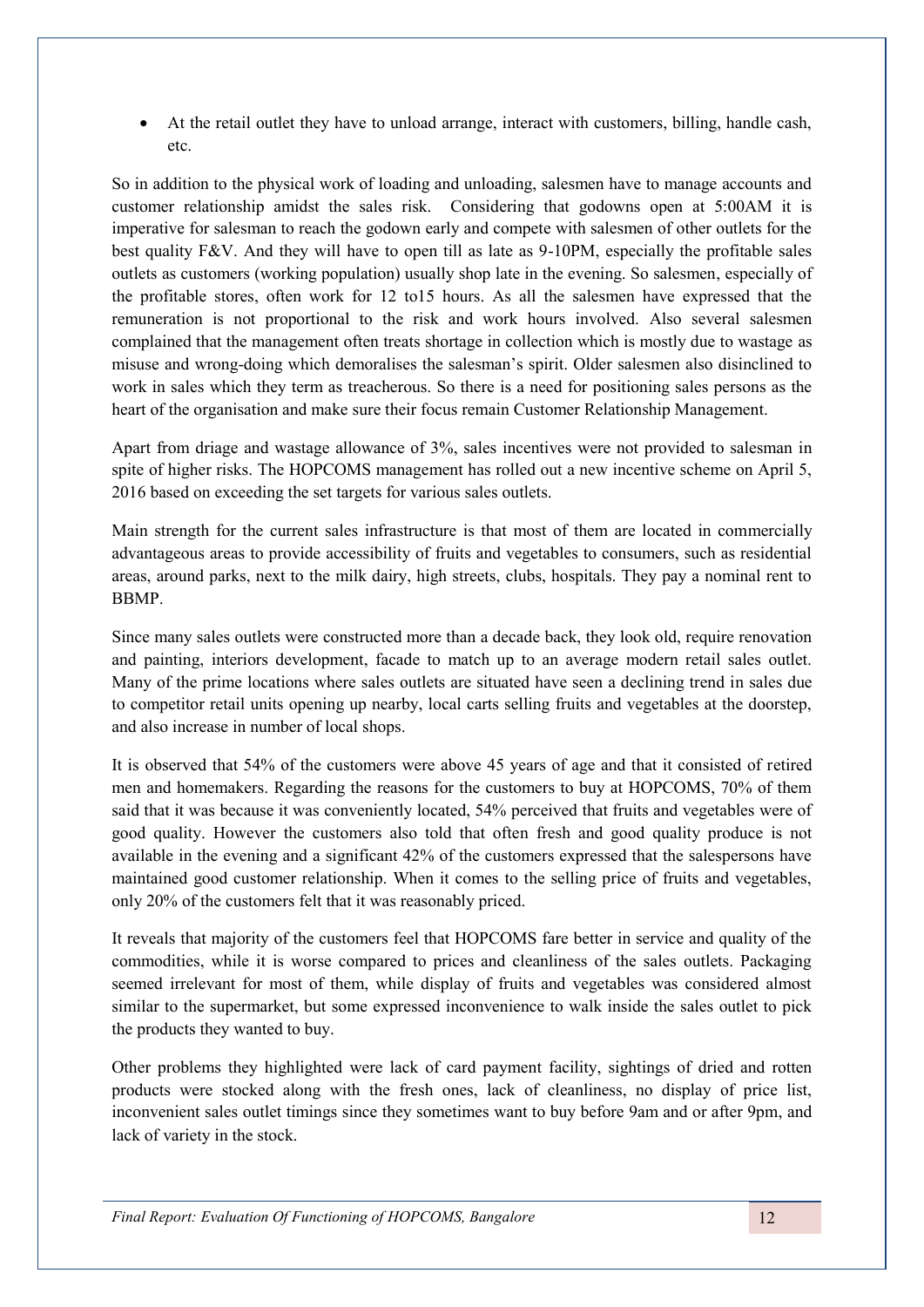Our assessment based on the survey and discussions with the sales staff is that currently home makers and the retired persons are the key consumer segments of HOPCOMS. However with the increasing literacy levels and higher aspirations trend of working couples is increasing and it is likely to sustain and grow in the future. Thus there is a need to target for young earning couples. Some of the salient features of this consumer segment are,

- Time constrained: They look for purchasing beyond working hours. i.e. early in the morning and late in the evening and even 24/7
- Reliable quality produce is essential, so package and brand conscious
- Solution oriented: Instead of visiting multiple stores for products they prefer everything under one roof
- Processed foods: Preference for ready to cook, ready to eat foods
- Highly mobile and internet savvy: Access multiple devices laptop, tabs, mobiles would feel convenient ordering online
- Uses card/online payment more than cash

While some of the strengths of HOPCOMS such as those mentioned below have to be leveraged further to boost sales, there is a need to align the strategies of HOPCOMS towards engaging the this new consumer.

- Strong procurement
- High penetration of the sales outlets
- Sales outlets located in convenient/prime locations of the city
- Salesmanship and customer relationship
- Low /reasonable rentals of the outlets

HOPCOMS utilises vehicles to transport commodities from Procurement centres to the central godown, and from central godown to all the retail outlets. Their current average quantity handled per day is about 65 Tonnes. It has 25 own vehicles, out of which 18 are used for transporting commodities, while the rest are used for mobile sales. Due to the Society facing inadequacy in the number of vehicles required for transport, they have 52 outsourced vehicles. To transport commodities, routes are fixed, as per which each vehicle serves the requirements of 3 to 5 sales outlets based on the locality.

Total capacity of in-house vehicles is around 50 tonnes. Quantity of commodities procured from the procurement centres varies as per season, indents and availability in the catchment area surrounding the centre. Due to this, capacities of the vehicles are not utilized fully. Each in-house vehicle runs only about 30 kilometres per day. However, procured quantities are combined from procurement centres which are nearby and transported. There is no formal system to optimise payload or route planning done to efficiently manage the vehicles and minimize loss of time and resources for the society. Transportation of commodities from central godown to the retail outlets takes place between 8am to 10am, which is a peak time for traffic. There is no cold chain transport available.

There are currently 17 mobile sales vans which have been classified from grade 'A' to 'H', based on their sales, similar to the sales outlets. They operate from 6:30am to 1:30pm. A driver and a salesman are involved in mobile sales, driver in addition to the driving activity, helps salesman in loading/unloading, organising the  $F&V$  and also home delivering the needy customers. Each of these vans stops at two or more residential catchments for the fixed interval of time on regular basis offering consumers the convenience of shopping next to the residences. When the performance for a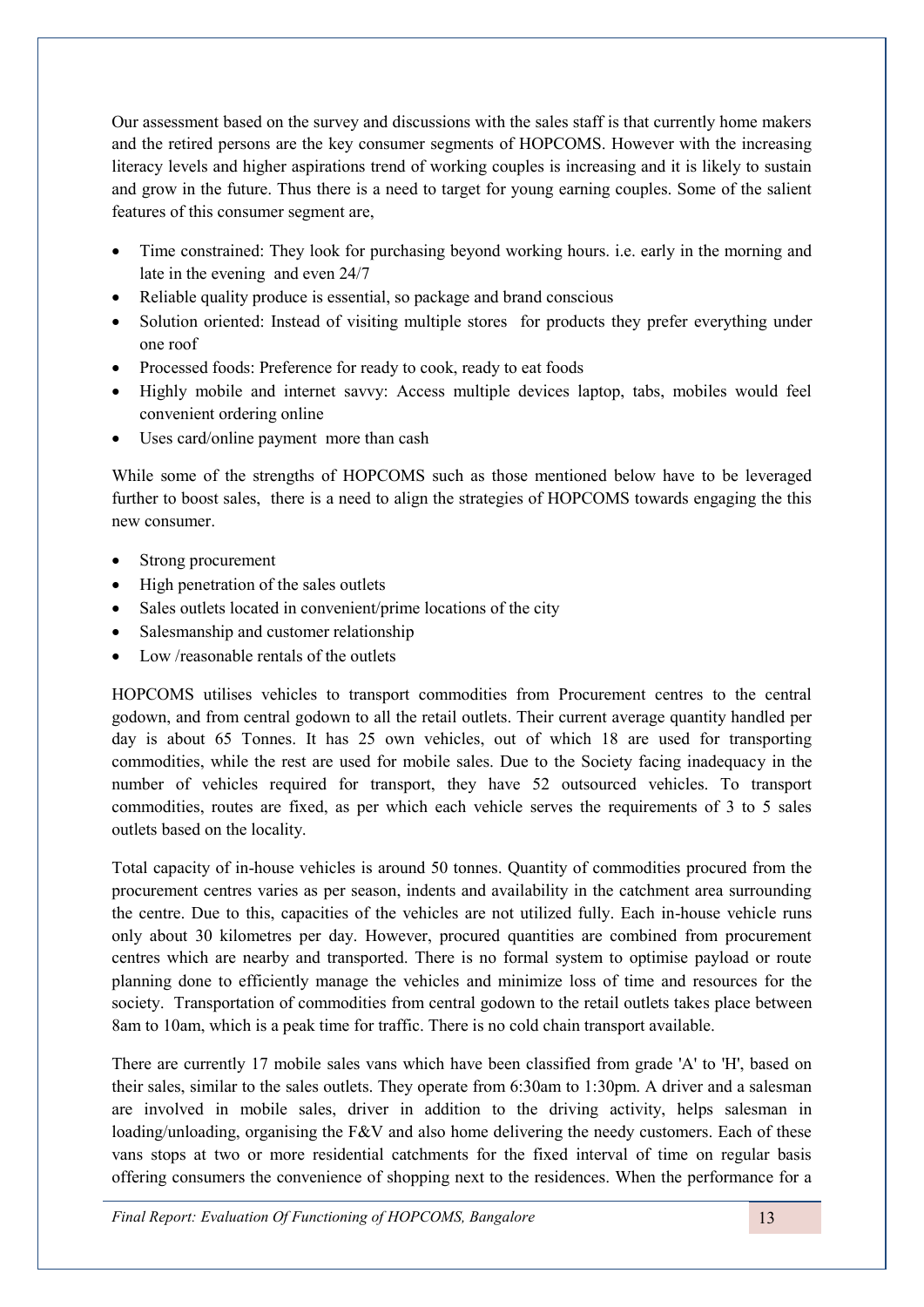mobile van is observed to be low, they change its location and also experiment with the assortment of commodities made available under them. Incentive scheme is similar to the one applied for the sales outlets. As of May 2016, mobile vans are profitable, exceeded sales targets except 5 vans.

Based on the discussion with staff and farmers at chemical and fertilizer units in Sarjapur and Channapatna, it was revealed that farmers buy the products because they find them reasonably priced, available at a convenient location and with good service quality.

#### **Administration**

HOPCOMS is being run under the aegis of the State Department of Horticulture, managed by a Board consisting of 18 members. Among them, 14 members are elected from among the producers, and 4 are government representatives.

At present HOPCOMS has 846 staff members having different designations such as Managing Director, General Manager, Executives, Assistant Executives, Sales Assistants, Store Keeper, Superintendent, Stenographers, Receptionists, etc. Gross salary per month paid to the staff is Rs. 1.28 crore.

Salary structure followed currently is based on  $5<sup>th</sup>$  Pay Commision of GoK, which came into effect for the state government employees in August 2008, which is almost 8 year old structure. Discussions with salespersons including assistants who form the significant proportion of the workforce revealed that they are unhappy with the salary, which is around Rs.10,000 to Rs.15,000 per month, despite working for more than 15-20 years at HOPCOMS. They also incur expenses due to driages and wastages of commodities, over and above the quantity covered through sales incentives. There is a demand from the staff to implement  $6<sup>th</sup>$  Pay Commission. This would increase gross salary paid to staff by almost Rs. 8.16 crore per annum.

Job role description for each of the post in all the cadres is not defined, which makes career progression difficult to aim for by the employees. Some employees mentioned that they have to perform multiple job roles including adhoc works. Promotions are done on an ad-hoc basis, and sometimes there is a variation in the cadres when the employees are transferred to different departments. Staff members expressed that there would be higher motivation to work if the experience, qualification and job performance is assessed to promote them, thereby giving a career progression map. Based on the discussion, it also came to light that about 70% of the staff members are expected to retire by 2020. There has to be plan of Human resources in the medium and long term has to be made based on the vision of the organisation.

Future plans of HOPCOMS include upgradation of existing facilities including sales outlets, godowns, processing unit and building new infrastructure with respect to new sales units, automation etc which are covered in the report.

## *Recommendations*

After analysing the quantity of procurement/sales by HOPCOMS between 2006-07 and 2014-15, it can be seen that there has been a 21.2 percent decline in the annual quantity of procurement during the period. At this rate a drop of over 12 percent may be expected further by 2020. The declining quantity of procurement affects the competitiveness of the organisation with increasing stress on the margins. So it is essential for the organisation to build competitiveness through higher sales- lower pricingexpanding the organisation. This would also help HOPCOMS to broaden their reach and include more farmers into their fold. HOPCOMS has relied on brick and mortar retail sales to improve the sales.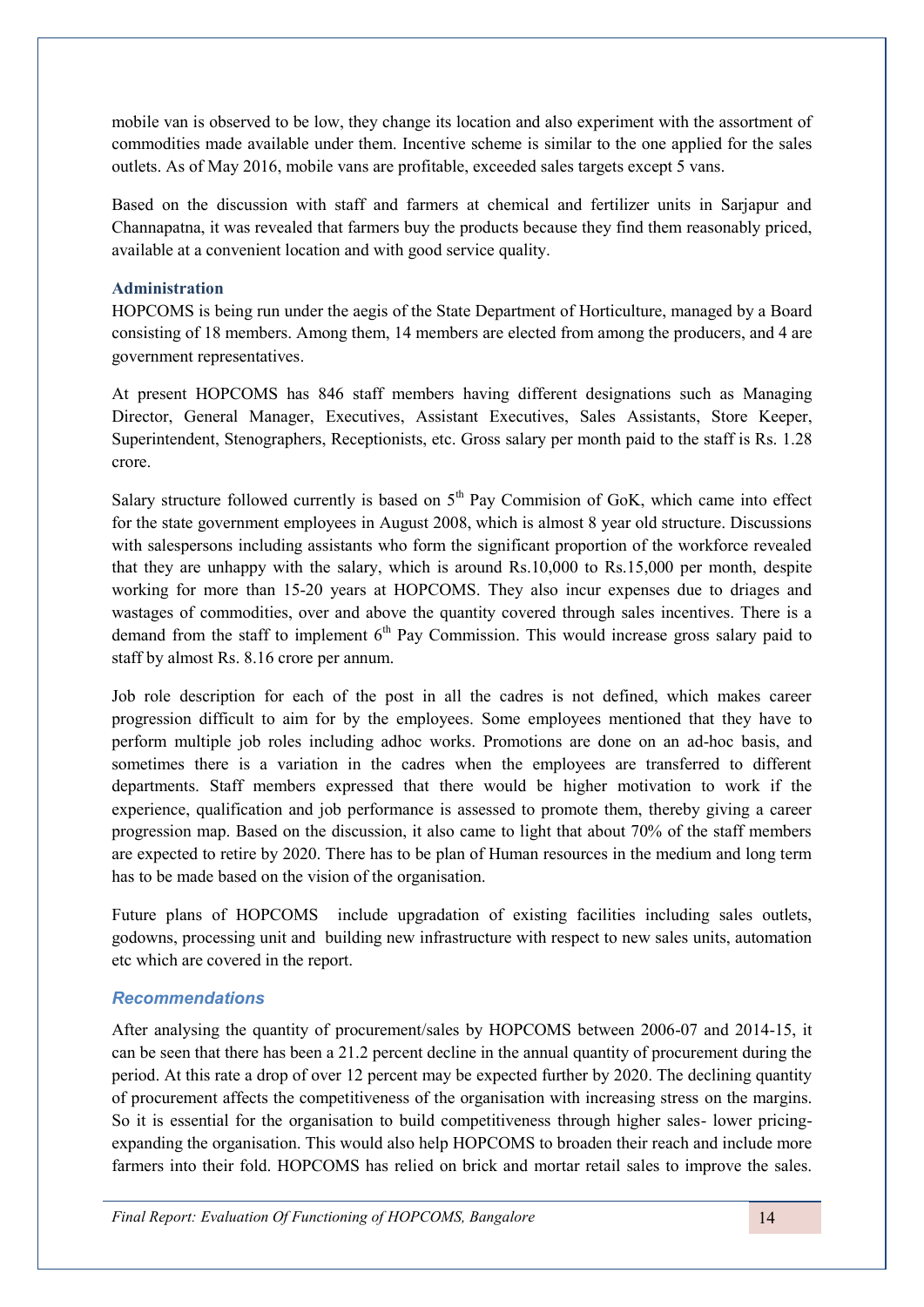While externally the consumption through Institutions, Online retail and Cash and Carry formats is witnessing the increasing trend which HOPCOMS needs to look at. Recommendations are in the direction of improving the productivity at operational level and sales across multiple channels and markets.

*A.* **Short term recommendations:** These are implementable within a year without significant policy/budgetary interventions. This would include tactical improvements. The short term recommendations are as follows.

#### **I. Improve sales of the organisation through short term measures**

The immediate priority for the organisation is to build the sales volume. Though helping farmers is the prime objective of HOPCOMS. Increasing the sales is the way this can be achieved sustainably. The sales function is the heart of the HOPCOMS. The recommendations to boost sales in the short term are mentioned below:

- a. **Delinking Procurement and Marketing**: Despite of the importance of sales function, the managing of sales and procurement has been clubbed. General Manager (GM) for Procurement & Marketing is looking after both the functions. The roles are also having conflicts, so it is essential to separate the function accordingly as GM-Procurement and GM-Marketing roles may be created with both of them reporting to GM (Admin)/MD. And Entire functions of sales including Route supervisors/ salesmen/sales assistants can report to GM-Marketing.
- **b. Providing wastage allowance, reward and recognition for sales staff:** To push the sales productivity, it is essential to offer incentives, rewards and recognition in the organisation. Till recently 3 percent allowance was provided towards wastage and driage, which is not adequate. So the wastage incentive may be revised upward by 1-2 percent. Similarly best salesmen/store staff may be recognised periodically (Monthly/quarterly) based on the sales performance/ sales improvement/ housekeeping /visual display etc. During 2016-17 incentive system is introduced where, revenue sharing is done for clocking the sales beyond the target set by each store. The additional sales required are in terms of absolute value. The same may be changed as a percentage and incentives may be provided. This would help covering all the stores by setting up the improvement targets proportion to the current capacity.

## **c. Improve service levels with the below mentioned changes:**

- Revise Store Timings from 7AM to 10PM
- Introduce card payment system
- Pricing to be displayed mandatorily
- Online billing system to be implemented comprehensively
- Dress code for salesmen may be made compulsory
- Regular Housekeeping to be introduced
- Non-performing sales outlet may be used as storage godowns or franchised for boosting sales
- d. **Multi channel Sales: online/institutional:** Store expansion while on the medium and long term may be carried with assistance from Government; expansion may also be carried on by deploying more mobile sales vans which can be hired initially. Also franchisee model may be followed to open retail stores, where deposits may be collected from the seller and rights to open franchise store with branding assistance from HOPCOMS. Tie-ups with online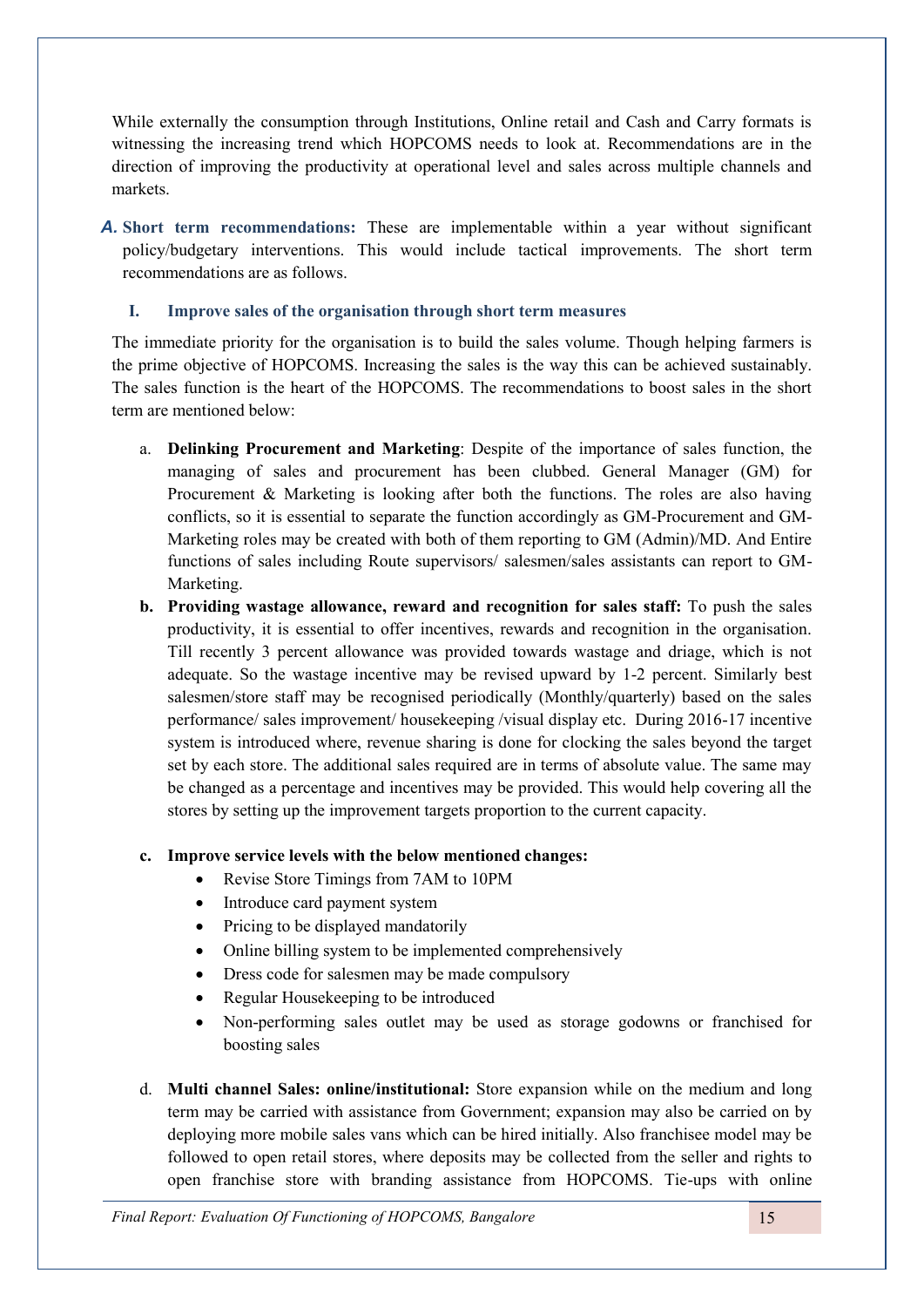retailers/aggregators such as Grofers, Amazon now, Zopnow has to be pursued. Similarly expansion of institutional sales with buyers including reputed hotels, caterers, manufacturing and service companies have to be pursued.

## **II. Decentralise Procurement of F&V:**

The share of procurement through procurement centres is relatively lesser which is estimated at less than 40 percent and the procurement at central godown is estimated at over 60 percent of the total farmer purchases. There is a need for decentralisation in procurement to help marginal farmers, and to scale up procurement. While in the medium term the procurement from farm gates as followed by modern retailers may be followed, in the short term, minimum procurement targets based on the catchment production and HOPCOMS requirements across the varieties may be set up.

## **III. Introduce Crop Planning and procurement planning**

The information on average daily consumption quantity estimates is available with HOPCOMS. However the advance planning aspect is missing. There is a scope for planning the crops with the member farmers. Federations such as Safal employ crop planning with farmer members based on the demand. This has been followed by developed countries effectively. Eg. in Israel the Crop planning is being done, where 80 percent of the produce purchase for the members is guaranteed. Similar model with 50-80% buy back guarantee may be employed with member farmers towards crop planning based on the daily minimum requirements of HOPCOMS.

Similarly procurement of produce such as apples/berries and other F&V during the season in bulk quantities would help HOPCOMS in procuring at lower prices. Cold storage facilities may be outsourced in the short term. Planning of procurement and storage may be done keeping demand and pricing throughout the year.

## **IV. Follow Corporate Planning for medium and long term performance**

Despite declining quantity of sales/ procurement since several years, there was no evidence found on the vision being formulated for the growth and the plan of action and is highly dependent on incumbent personnel at the helm in steering towards growth path. There is need for setting up of a vision over short term (6 months-2 years), Medium term (3-4 years), and long term (5 years). Blue print of plan may be decided on actions to be executed to achieve the vision with various scenarios.

## *B.* **Medium and long term recommendations are as follows:**

- Upgrade the existing sales outlets
- Align procurement to published market prices
- Sales and procurement through HOPCOMS of other districts/Co-operative grid
- Communication HOPCOMS to the younger generation:

During the primary survey we found 66 percent of the total sample to be homemakers and retired personnel. A rebranding exercise may be taken with the following indicative initiatives.

Having a young brand ambassador/faces in HOPCOMS displays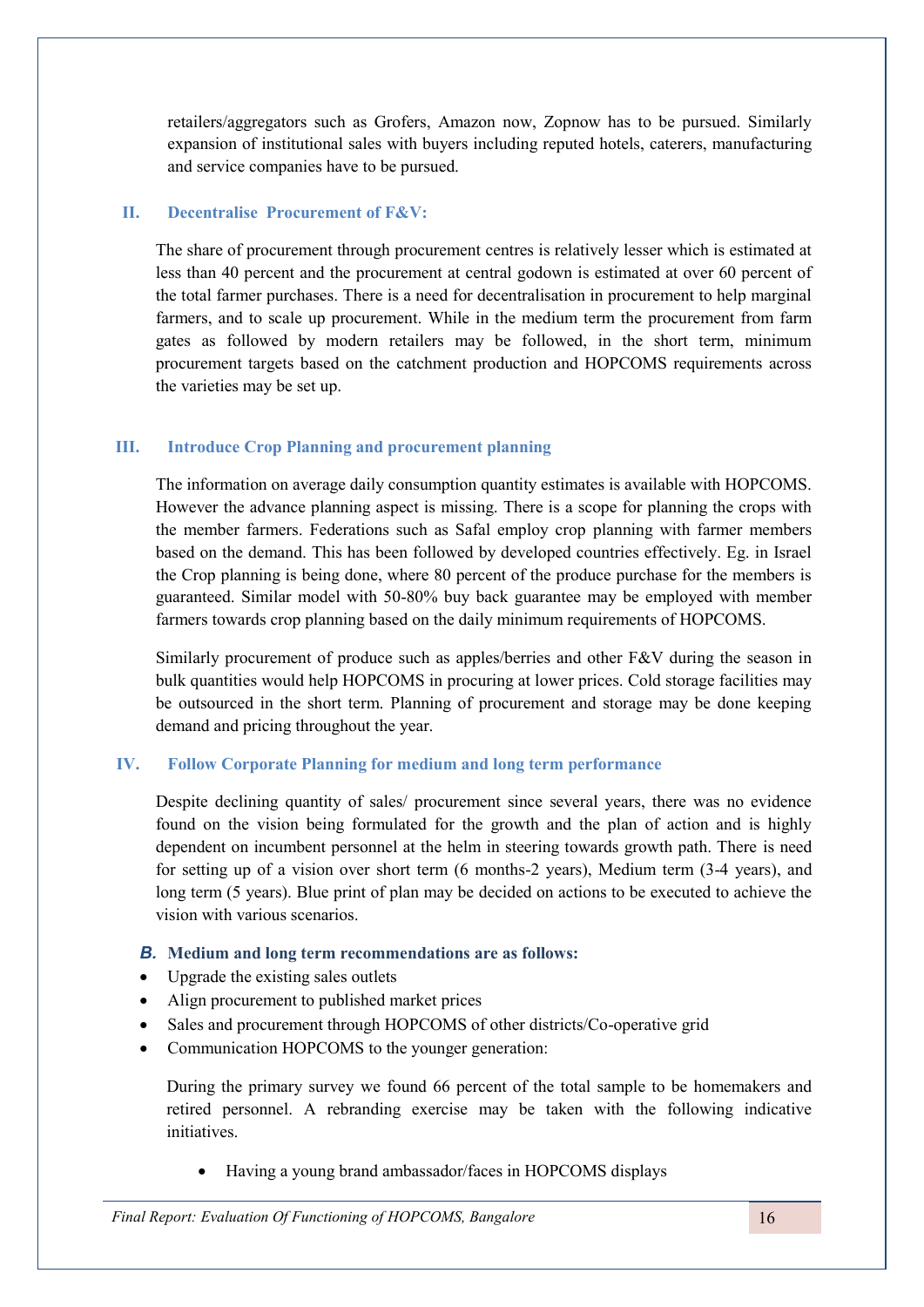- Social media connect
- Sub branded packaged product
- Recipes of traditional and local vegetables for time constrained consumers
- Communicating health benefits of  $F&V$ , especially the local produce
- Communicating the farmers' ownership and farmer benefits.

Considering the wide network of retail outlets, they can be leveraged for communication including, glow signs, posters, booklets, leaflets, etc.

- Procurement to shift from central godown to farm gate
- Supply to Government Schemes such as mid-day meal scheme and to other institutions
- Establishing of Cold chain facilities
- Setting up of new larger retail formats catering to daily needs of consumer
- Expand the foot print of processed foods through improved packaging and new products such as vegetable juices and processed/preserved foods in purees, pulp, concentrate, blend, frozen vegetable, Preserved Gherkins & fresh fruits & vegetables.
- To Focus on exports of Fruits and Vegetables

# *C. Recommendations requiring change in policy*

These are those which will need a lot of time, resources and procedure to implement. In addition to strategic changes, the need for continuation of existence of HOPCOMS has been detailed.

# **I. Need for continuation of HOPCOMS**

During the study the following were the observations

- Farmers are being paid higher than the market prices and during the price crash this is more crucial.
- Though the coverage of farmers has reduced over the years, still it is an alternative for the market especially in places where market is not efficient.
- The organisation is self sustaining for operations management, however timely interventions in upgradations are required to ensure higher productivity
- Increasing scale may help HOPCOMS to serve more farmers
- HOPCOMS among a segment of consumers is still a trusted brand for fresh F&V
- The presence of over 250 stores at key locations will provide consumers convenience for fresh produce.

So HOPCOMS may continue operations. However there is a need for a bigger vision, larger operations, and more farmer inclusiveness beyond being a convenience shop for customers. Since KMF and HOPCOMS offer complementary products, tie-ups may also be explored so that together they may fulfil daily needs to the consumer. Leveraging retail spaces of each other, merging opportunities with other co-operatives which have synergies with HOPCOMS business as KMF may also be explored.

# **II. Wholesale market operations**

With procurement being the key metric for helping farmers, HOPCOMS may look at building scale in procurement. On long term HOPCOMS may become a trading platform for the farmers across different regions of the catchment and beyond with its own market place.

*Final Report: Evaluation Of Functioning of HOPCOMS, Bangalore* 17